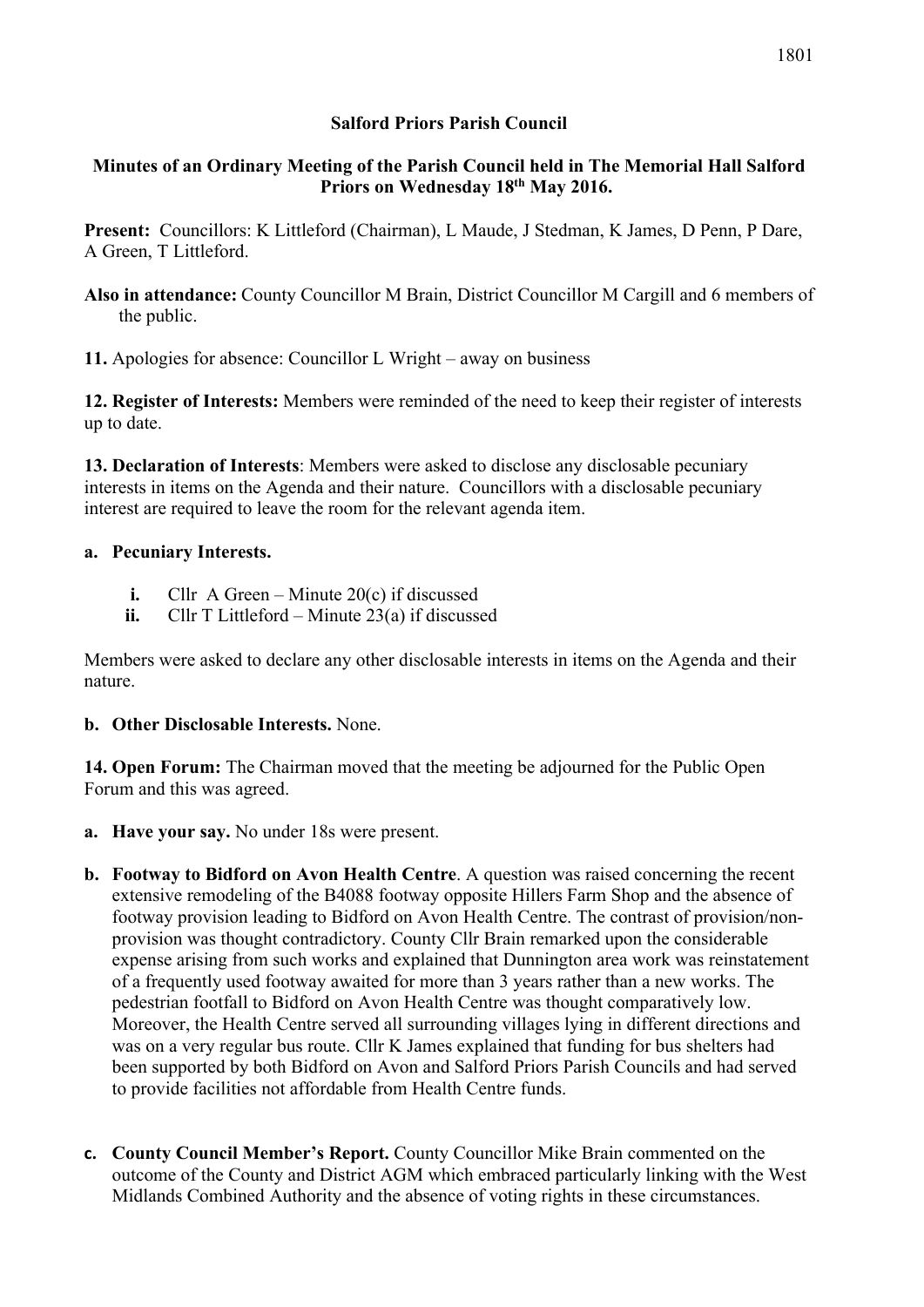- **d. District Council Member's Report.** District Councillor Mark Cargill commented on:
	- Change of SDC Chairman; reduction in SDC senior staffing levels from 53 to 36 including loss of CEO Paul Lancaster and 3 Executive Directors. This would increase the level of responsibilities on those remaining.
	- First Neighbourhood Development Plan Approval by SDC
	- Marriage Hill proposal. A 5.4 year land supply had been identified. Meeting outcome was expected on 27 May 2016
	- Discussions for shared services with Cherwell/Northants were underway
	- $\bullet$  He was looking forward to HM The Queen's 90<sup>th</sup> birthday celebrations in the district

#### **The Chairman closed the adjournment at 19.40 hrs.**

#### **15. Acceptance of Minutes:**

- **a.** The Minutes of the Ordinary Parish Council Meeting held on Wednesday 20<sup>th</sup> April 2016 at the Memorial Hall Salford Priors were proposed by Cllr K James and seconded by Cllr T Littleford to be a true record of the meeting and signed by the Chairman.
- **b.** Council members received a copy of the Minutes of the One Hundredth and Twentysecond Annual Parish Meeting held on Wednesday 27th April 2016 at the Memorial Hall Salford Priors

#### **16. Clerk's Progress Report:**

- **a. Road Surface Broom Lane. T**he WCC Street Works Inspector had advised that road closure notices had been posted in preparation for identified road repairs to be undertaken at the end of April/early May 2016 but these works remained outstanding. County Councillor Brain remarked that default fines were being issued to contractors responsible for carrying out repairs Clerk to monitor
- **b.** Solar Light Battery Installation. Installation due 25<sup>th</sup> May 2016. Clerk to monitor.
- **c. Gullies B4088 to Weethley Lodge.** Gulley jetting on stretch to Weethley Lodge had not been completed. Localities Officer had been requested to repeat the works order for jetting. Clerk to monitor
- **d. B4088 Extension of Footway to Wood Bevington Turn.** Localities Officer had agreed to enquire if remodeling of the pathway as far as Wood Bevington Turn would take place. On the grounds of safety to schoolchildren and other pedestrians using this footway, consensus of opinion was that the reinstatement should continue as far as the Wood Bevington turn. Alternatively, the line of walk should be returned to grass verge. Cllr Brain agreed to look at the costs of footway extension. Clerk to monitor

| e. Fly Tipping Bush Wood near Turnpike Cottages Weethley.        | <b>Resolved</b>  |
|------------------------------------------------------------------|------------------|
| f. AL15 Kissing Gate Installation. Repeat delivery awaited.      | Clerk to monitor |
| g. Severn Trent Water storm drain – School Avenue Ref: 69330416. | <b>Resolved</b>  |
| h. Side out footway – Evesham Road Salford Priors.               | <b>Resolved</b>  |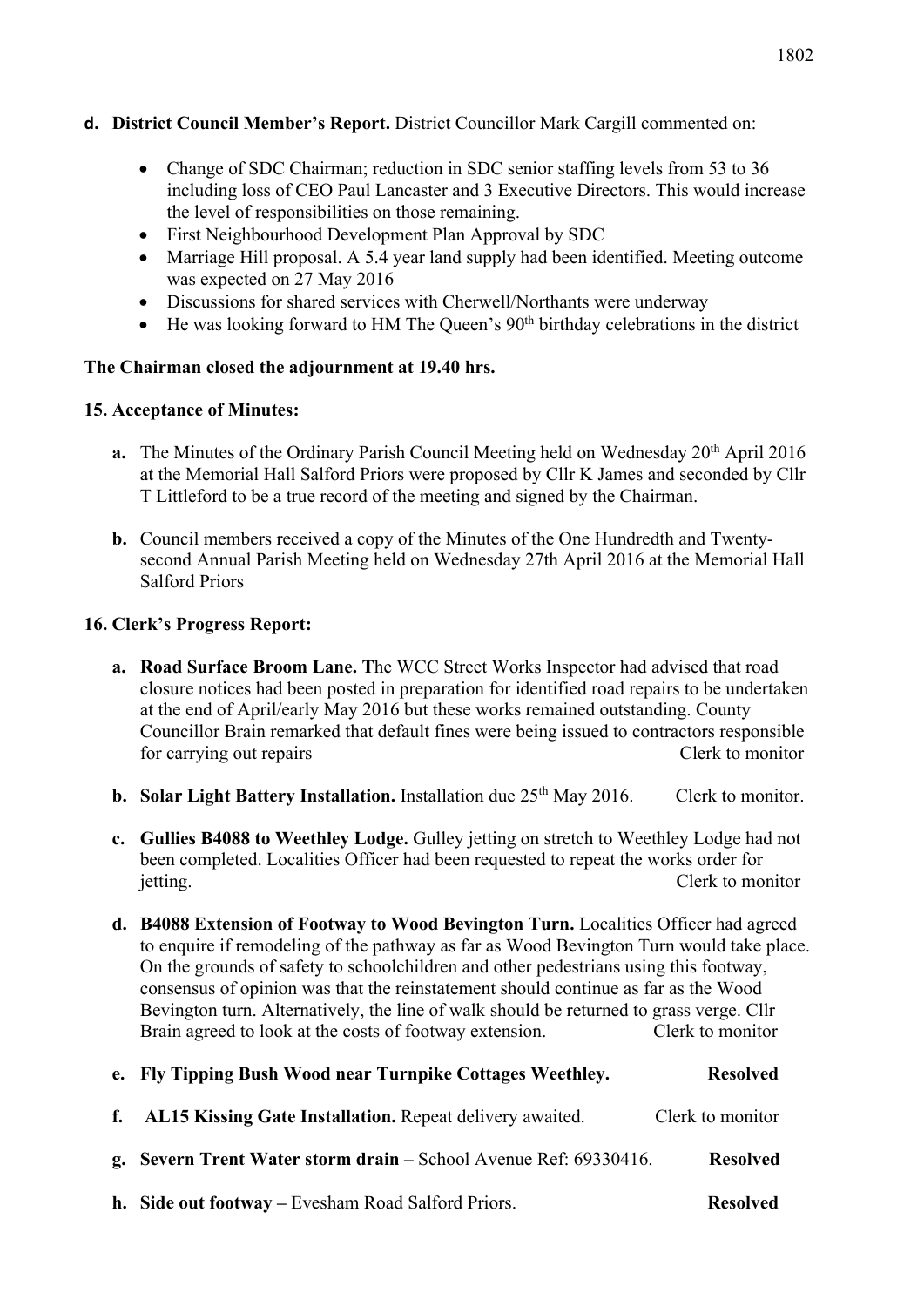- **i. Vacated vehicles –** St Matthews Close car park. Removal agreed.Clerk to monitor
- **j.** Willows Caravan Park –signage and tree works. Local resident is liaising with Forestry & Landscape Officer. SDC Enforcement Officer email conforms he is looking into issues of signage. Clerk to progress signage element.
- **k. St Matthews Church Car Park** concerning signage issues raised. SDC Enforcement Officer confirms that signage is within acceptable limits. **Resolved**
- **l. Road sweep/clean Cock Bevington.** Road area is un-kerbed. Therefore is not eligible for Highways response. Clerk to liaise with Localities Officer to identify options including local Sandfields Farms/Ragley Estate intervention.
- **m. Dunnington BT Cable exposure.** Open Reach Ref: CM5HDE85. Clerk to monitor

## **17. Matters Arising from the Annual Parish Meeting**

Matters arising from the Annual Parish meeting concerning topics 17(a) (b) and (c) below were discussed and reported in Minute 5 (a) (b) and (c) respectively in the Minutes of the One Hundredth and Twenty-second Annual Parish Meeting held in the Memorial Hall, Salford Priors, on Wednesday 27th April 2016 at 7.30pm. Provision of microphone facility in the Memorial Hall 17(d) is discussed at Minute 27(c) below.

- a. Enquiry about survey of footway lighting in the parish
- b. Enquiry about planning matters
- c. Enquiry about footways in Station Road
- d. Provision of microphone facility in the Memorial Hall

**18. Neighbourhood Development Plan.** A six week consultation period of the Salford Priors Neighbourhood Development Plan will be held under the supervision of Stratford District Council starting on Thursday 19<sup>th</sup> May 2016. The consultation period will be widely reported in local newspapers. Parishioners are encouraged to make representations on the draft plan to Stratford District Council by 5pm on Friday 1st July 2016. Any changes arising will be referred to the Parish Council. Formal appointment of the NDP Inspector has already taken place and inspection will go ahead in August/September with anticipation of a referendum in late November/December 2016. An earlier proof check of the Consultation Statement comprising 198 pages confirmed the document to be satisfactory but it is not currently released publicly.

#### **19. Planning General:** None

#### **20. Planning Decisions:**

- **a. 16/00656/TREE.** T1 Sycamore Tree Fell. Kenley House, Station Road, Salford Priors, Evesham. WR11 8UX. No Objection. Noted by Council
- **b. 15/04274/VARY.** Salford Lodge Farm, Pitchill, Salford Priors, Evesham. WR11 8SN. Solar Park. Location of CCTV Cameras and their direction and field of vision. **Permission with Conditions.** Noted by Council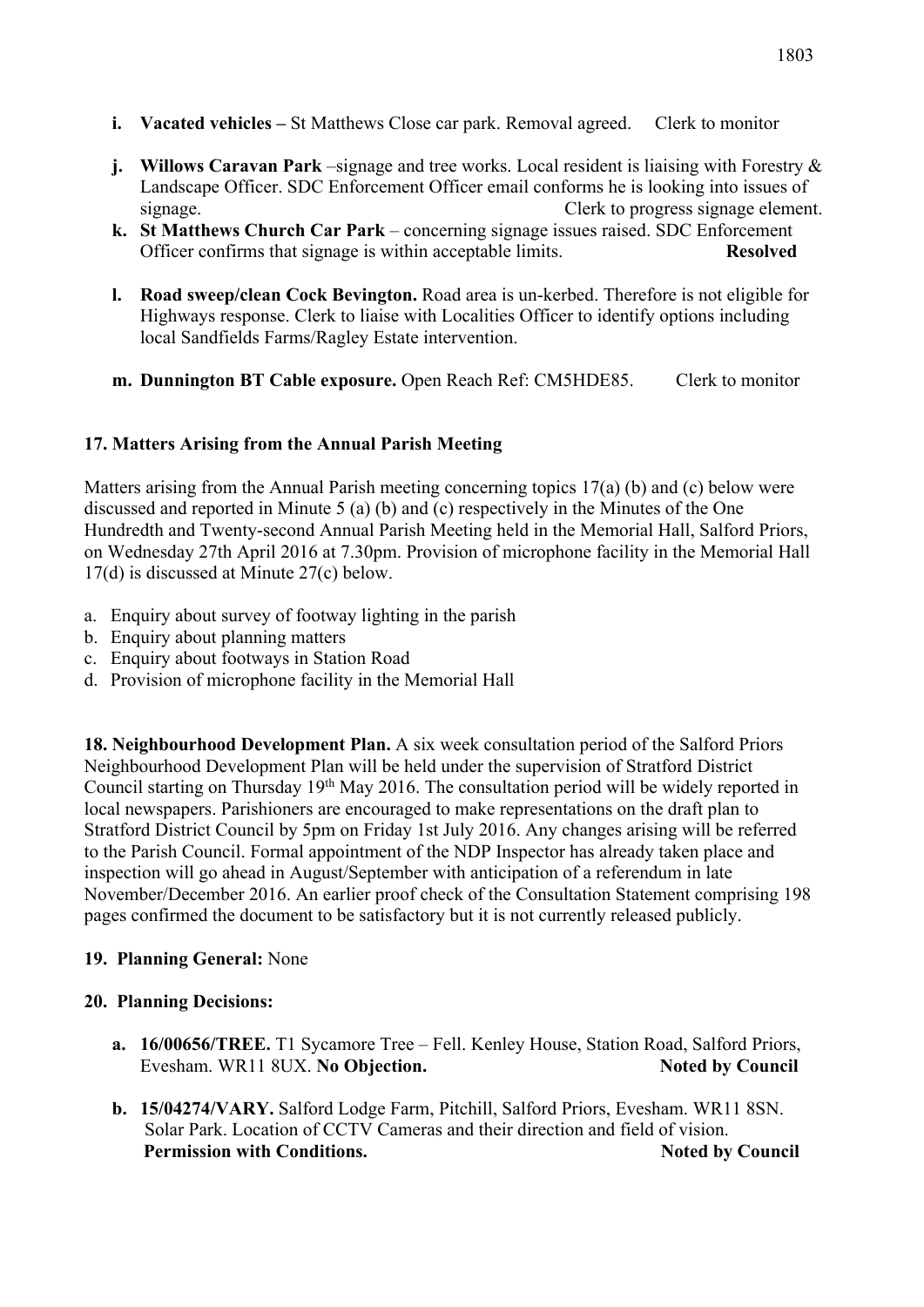*15/04547/REM was noted but not discussed by Council Members. Cllr A Green was not required to leave the meeting hall*

**c. 15/04547/REM** Reserved matters application for 60 residential dwellings with associated infrastructure (appearance, landscaping, layout and scale are for consideration) At: Alamo Group Europe Ltd, Station Road, Salford Priors, Evesham. WR11 8SW. **Approval given in compliance with outline planning permission 14/01126/OUT**.**Noted by Council**

# **21. Playing Field:**

**a. Monthly Inspection.** There were no observations arising from the playing field inspection carried out on 29<sup>th</sup> April 2016.

**b. Playing Field Equipment.** A Playing Field Working Group meeting was held on Wednesday 11th May 2016. Observations/recommendations highlighted were:

- Obtain as pre-requisite for planning application (Trevor Bury) specification including structural report for sub-base in targeted area.
- Draw up plans and submit planning application
- Section 106 Contribution Jay Singh £17,160 Timing awaited
- Clarify Tender Process with WALC
- Consider creation of a project Risk Assessment

In view of the wide variation in quotes for MUGA sub-base and the potential impact on long-term integrity of the project, Cllr J Stedman remarked on the professional advantage of employing a Chartered Architect as a prerequisite for planning; to draw up a specification including structural report for the sub-base and to submit planning application to Stratford on Avon District Council.

Cllr K James advised Council members regarding allowance for a contingency of circa 10%+ when formal tender is issued. This recognized local government authorities' strict enforcement relating to material change of specifications and would serve to avoid breach of contract.

The Clerk was to contact Mr Trevor Bury inviting his participation and to arrange a further meeting of the Playing Field Working Group in early June 016.

**c. U14 Play Area Gates.** The Clerk described the need for repair/adjustment to entry gates to the U14 play area. He advised his intention to issue a Works Order to Mr Peter Batacanin – Pete's Handyman Services – to undertake the work anticipated to take half a day at £40.00 plus cost of any materials such as hinges etc.

### **22. Highways:**

- **a. Lengthsman Job Progress.** Side out School Road footway from the school to Ban Brook Road turn had not been undertaken. Clerk to liaise with the Lengthsman to determine reasons for lack of progress.
- **b. Lengthsman Tasks April into May.** Clerk to issue revised worksheet following discussion with the Lengthsman.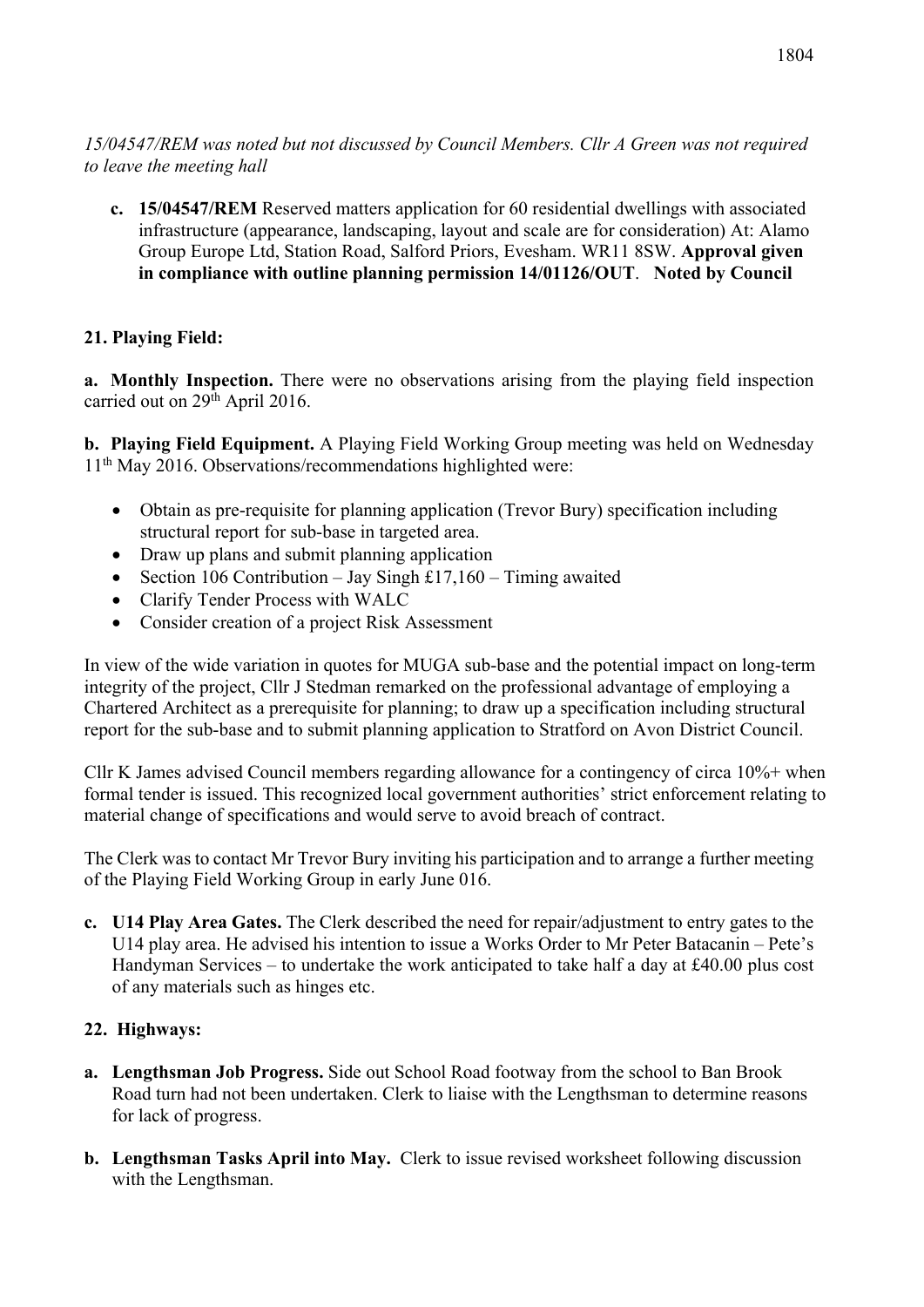**c. Highways (Lighting).** The Clerk had submitted the following Works Order to Highways (Lighting):

Installation of 6 metre tubular steel column finished in Plascoat (Grey). 32 watt white LED down light Axia Lantern fitted with part night timers, to include disconnection/reconnection and traffic management costs. Four (4) installations required, replacing each existing column at:

| No 7 Ban Brook Road cost  |      | £1,193.78 |                                |
|---------------------------|------|-----------|--------------------------------|
| No 40 Ban Brook Road cost |      | £1,193.78 |                                |
| No 3 Sanders Road         | cost | £1.193.78 |                                |
| No 9 Garrard Close        | cost |           | £1,193.78 Total cost £4,775.12 |
|                           |      |           |                                |

Details regarding installation dates were awaited.

## **23. Amenities:**

*Garden allotment invoices was noted but not discussed by Council Members. Cllr T Littleford was not required to leave the meeting hall*

- **a. Garden Allotment Invoices.** Invoices for 2016/17 would shortly be issued at the revised charge of £30.00pa
- **b. Allotment Boundary Fencing Installation.** Works order had been submitted. Installation awaited.
- **c. Re-seal wood structure and Lock Adjustments to Parish Noticeboards.** Mr Adam Stephens (Carpenter) the original manufacturer/supplier had agreed to adjust free of charge the locks on all 5 of the Parish Noticeboards. Proposed by Cllr K James, seconded by Cllr P Dare and agreed by all Councillors, that Mr

Peter Batacanin be employed to reseal the wooden structure of all 5 Parish Noticeboards at a cost of £65.00 plus the cost of suitable sealing medium. Clerk to issue Works Order Form.

- **d. Additional Amenity Tasks.** The following additional amenity tasks were indicated:
	- Hasten Grass cut on Garden Allotment areas
	- Instruct Amenity Contractor to mow Highway verges in parish areas
	- Request watering of recently planted trees junction Dunnington New Lane and B4088
	- Close cut grass areas both sides junction Dunnington New Lane and B4088

# **24. Community:**

- **a. HM The Queen 90<sup>th</sup> Birthday Celebrations.** A Queens 90<sup>th</sup> Birthday Working Group meeting was held on Monday 9h May 2016. Observations/recommendations highlighted were:
	- Stalls and displays were confirmed and volunteers allocated jobs
	- Raffle prize requests had received generous support. Additional Tombola prizes would be welcomed
	- Local business sponsorship had so far resulted in donations of £3550.00 including Parish Council underwriting of advance payment of deposits
	- Hobby Horse Racing sponsorship of £130.00 had been received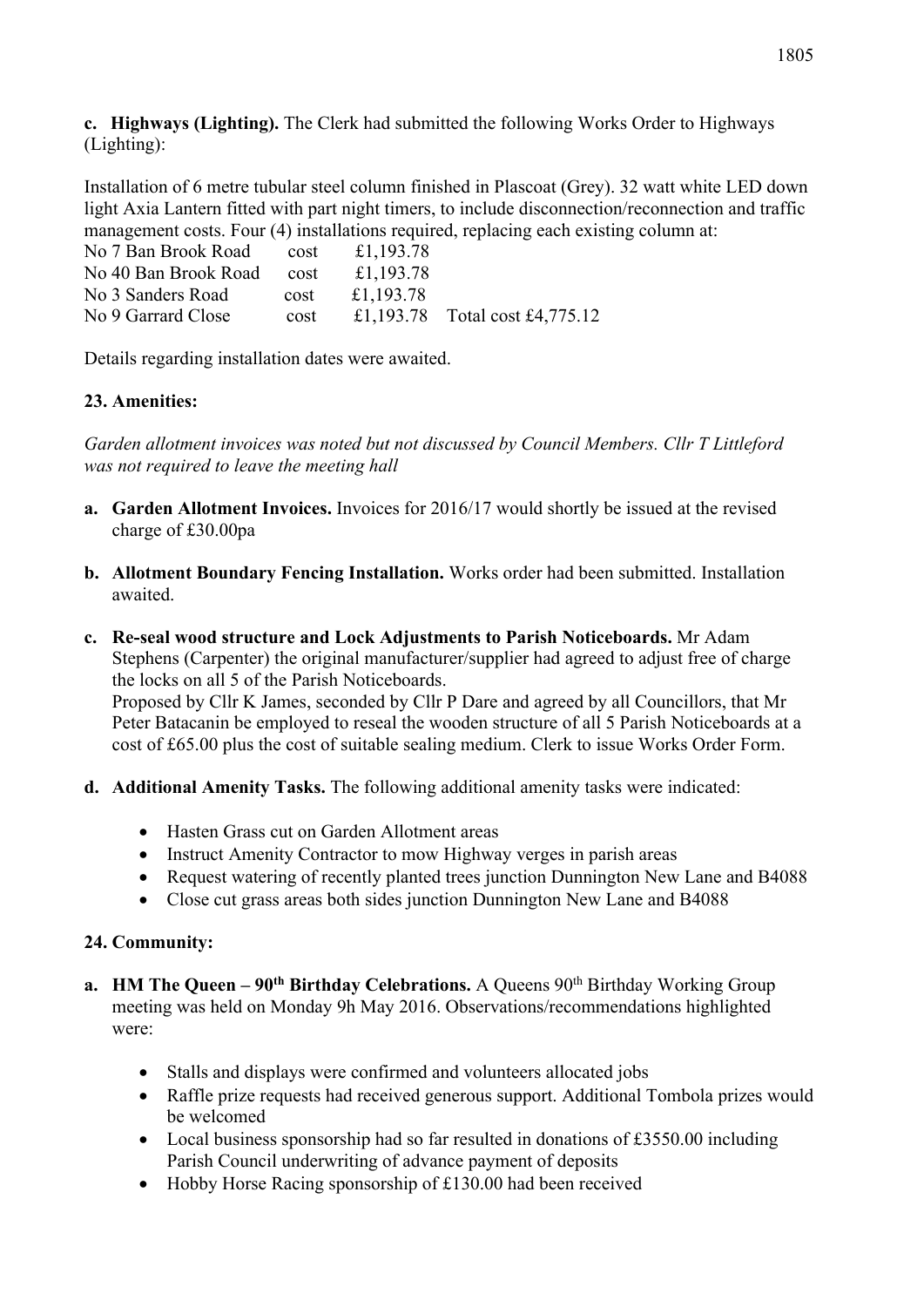- There was call for additional volunteers for set up on Saturday and take down on Sunday. Volunteers to contact lead organizer Karen Littleford
- Cake decorating competitions for children and adults were being organized with royal theme of red, white and blue.

The next meeting of the Queen's 90<sup>th</sup> Celebration Working Group will be held on Mon 23<sup>rd</sup> May at 7.30pm in the EC Suite

**b. Communication Development Group.** Cllr L Maude reported that all email related support has been successfully transferred to NamesCo. Clerk (PM) to arrange registration name transfer to incoming Clerk (DB).

- **c. Angus Soft Fruits Meeting.** The Clerk had contacted Mr Steve Tinsley the local Angus Soft Fruits Operational Manager and had **o**ffered meeting dates of 1st alt 8th June at 7.00pm in the EC Suite. He had been advised that Mr Tinsley had been taken ill and had been admitted to hospital. Clerk to make further contact with Angus Soft Fruits to pursue alternative meeting arrangements.
- **d. Marsh Farm Quarry Liaison Group Meeting.** Mr Matthew Williams, WCC Minerals Officer had advised the possibility of holding a Marsh Farm Quarry Liaison Group Meeting on-site at 2.00pm on Thursday 23rd June 2016. Clerk to liaise with the Liaison Group Chairman - Cllr J Stedman - to agree to this date and to subsequently notify details to attendees.

# **25. Rights of Way:**

- **a.** Cllr D Penn advised the Council that during the preceding period he had not received report of difficulty concerning Rights of Way.
- **b.** Arrangements for continued access of AL17 (Alamo site) were discussed. Council members were advised that a temporary diversion can be instigated without further formal application. The conditions of 14/01126/OUT required rights of way access at all times. Clerk to speak to Bovis Site Manager to confirm that AL17 will remain open for access. Notice via enews/newsletter to inform parishioners was required.

### **26. Matters raised by Councillors:** The following matters were raised by Council Members:

- **a.** Cllr K James commented on the Bovis development site. Notification of details for the Site Manager was a legal requirement. Bovis Homes were certain to comply with this requirement. However, whilst Bovis Public Relations Dept might well consider liaison with local communities, it was not mandatory to set up a liaison committee.
- **b.** Cllr T Littleford commented on a proposition voiced in an earlier Parish Council meeting about organizing an annual village wide event, similar to that held to 'Beat the Bounds' to promote awareness and use of public Rights of Way. Several other suggestions arose along this theme. Cllr K James remarked that such an event might be considered to take place in September October 2016.
- **c.** Cllr D Penn commented on Christmas tree lights control and installation a suitable electrical device to allow independent selection of the streetlight adjacent to the tree and the tree.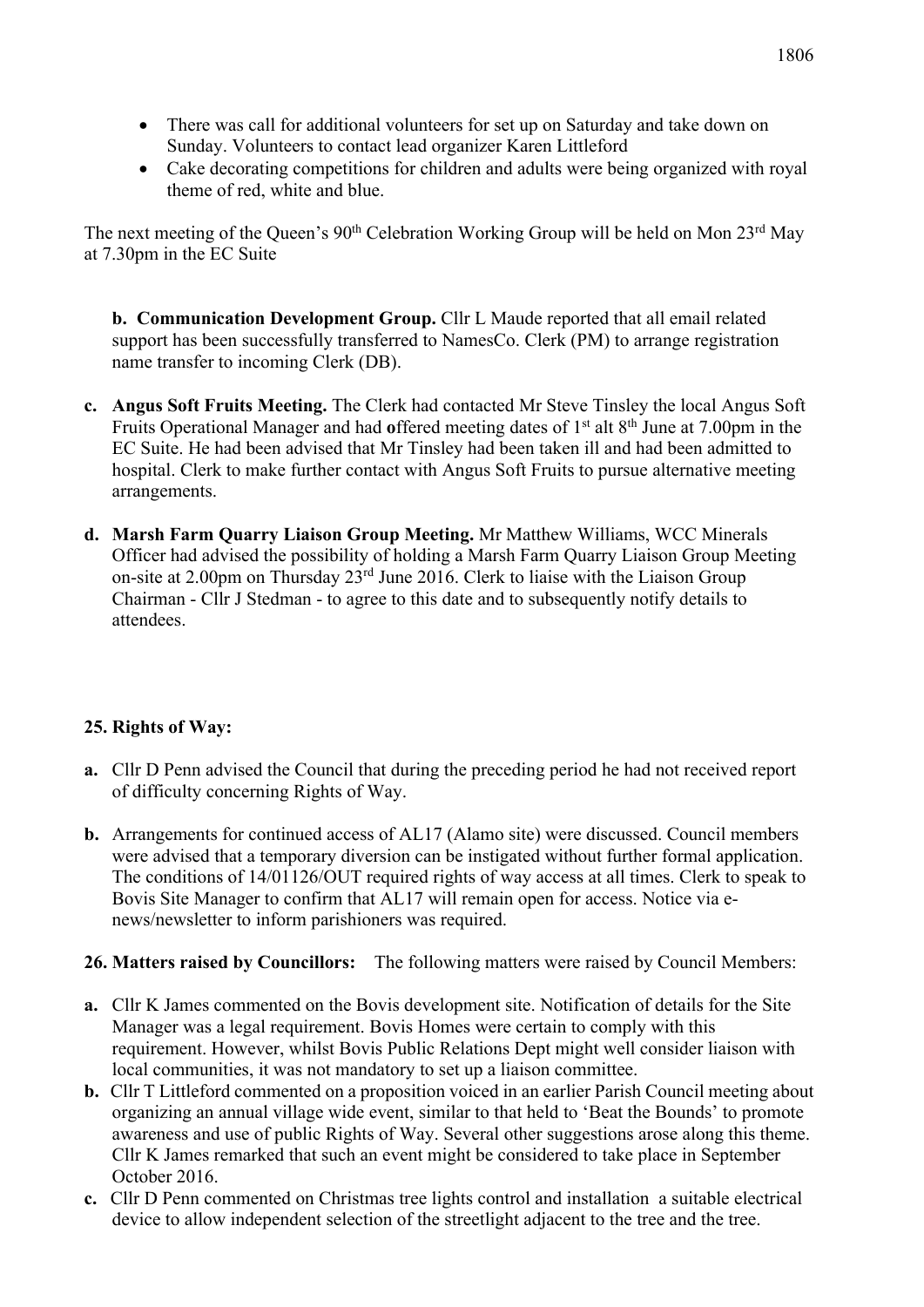illuminations. Cllr J Stedman suggested this subject was best included on the June Agenda.

**d.** Cllr K Littleford indicated the need to address/raise awareness of multiple issues arising in a Parish Newsletter to be issued by the end of May 2016. The Communications Development Group would address this requirement.

# **27. Consideration of Correspondence Received**

**a. TOPS EDF Electricity Supply.** The Clerk presented a range of EDF Electricity supply costings for the TOPS Building for comparison of rates and contract duration. Proposed by Cllr T Littleford, seconded by Cllr L Maude and agreed by all Councillors that a 3 year contract with EDF should be entered into with effect from 1st June 2016. Clerk to submit application to EDF.

**b. Bovis Homes Development.** Street Names. Council members debated and decided on the following street names for the newly emerging Bovis Homes Development:

- A. Main route Bomford Way
- B. First sub route Arrow Close
- C. Second sub-route Partridge Close
- D. Third sub-route Kestrel Close

Clerk to submit above suggested street names to SDC and Bovis agencies as requested

**c. Upgrade of Memorial Hall Sound System.** See Minute 17(d) above. Upgrade of the Memorial Hall Sound System was debated. On behalf of the Memorial Hall management Committee Mr John Bradfield explained that research into sound systems had been undertaken in connection with the Cinema Club. This research had looked at various microphone options. Council members agreed that first line research should take into account Cinema Club needs. More detailed discussion about microphone selection should take place after the outcome of Cinema Club sound system enquiry.

# **28. Correspondence for Information only.**

- **a.** Agenda Stratford Area WALC Meeting 6 June 2016 (Distributed by email 4 May 16)
- **b.** Stratford Area WALC Meeting 6 June 2016; Invitation. (Distributed by email 4 May 16)

### **29. Finance:**

### **General:**

**a. Final Internal Auditor's Report of Salford Priors Parish Council Accounts FY 2015/16** Council members noted the Final Internal Auditor's Report of Salford Priors Parish Council Accounts FY 2015/16. The Clerk was to ensure repayment to HMRC of a duplicate VAT claim amounting to £39.20.

**b. Section 2 Accounting Statements Salford Priors Parish Council Accounts FY 2015/16.** A copy of Section 2 Accounting Statements Salford Priors Parish Council Accounts FY 2015/16 was provided for inspection and debate by all Council Members. Confirmation of acceptance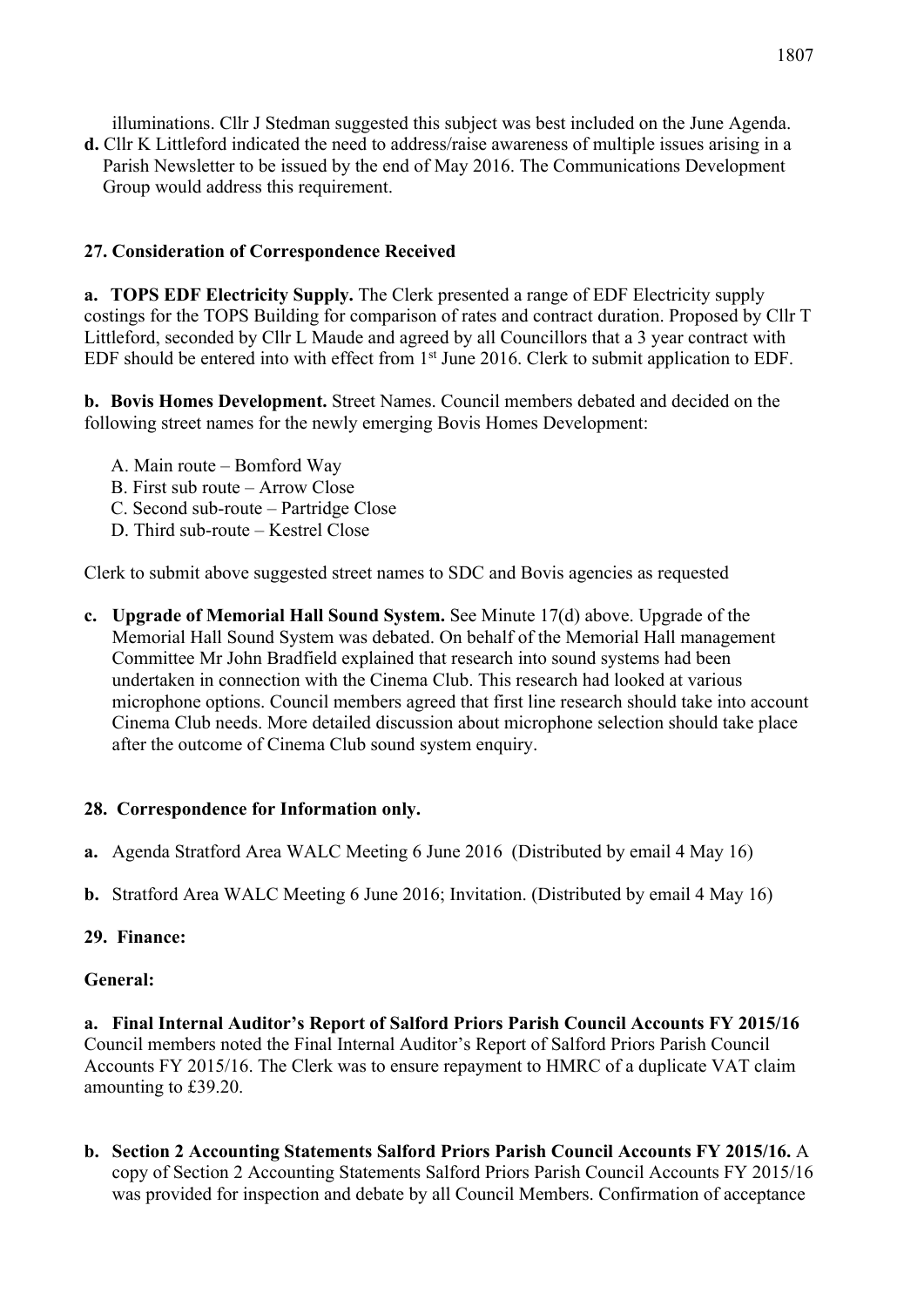was proposed by Cllr K James, seconded by Cllr J Stedman and agreed by all Councillors. Clerk to prepare Section 2 entries for Minute Reference, dating and signature.

**c. HMRC Response to PAYE.** No response had been received from HMRC Dispute Team concerning their Letter dated 4<sup>th</sup> December 2015 re' PAYE underpayment FY 2013/14.

#### **Payments**

- **d.** The council gave consideration and approval of the payments listed in Appendix A. Proposed by Cllr T Littleford, seconded by Cllr A Green and agreed by all Councillors.
- **e.** It was agreed that Cllrs K James and L Maude would sign cheques for payments listed in Appendix A (Minute 33).
- **f.** The Council noted the Lloyds Bank Deposit Account balance and Current Account balance reconciled with the Lloyds Bank Current Account statement Number 24 and Deposit Account Statement 6 issued 29 April 2016.

Lloyds Deposit Account: **£50,010.49** Lloyds Current Account **£57,030.69** Total Fund Balance **£107,041.18**

#### **30. Staffing and Confidential Matters.**

**a. Recruitment of a new Clerk.** The Clerk designate was present at the Parish Council meeting held on Wednesday 18<sup>th</sup> May 2016. Dispensation: With the agreement of Council members, the Chairman gave permission for Mrs Donna Bowles (Clerk designate) to remain in the meeting hall during discussion of staffing and confidential matters. Staff Group member Cllr K James outlined to the Council arrangements concerning recruiting procedures undertaken. Four applicants were shortlisted for interview on 4th May 2016. Of the 4 applicants interviewed, Staff Group members were unanimous in their choice of candidate for the position of Clerk and Responsible Financial Officer. Mrs Donna Bowles demonstrated good awareness of Local Government issues and had gained valuable hands on experience whilst employed over an extended period of time as a Clerk in Local Education and as Clerk to School Governors. Two independent Referee opinions were sought; reference returns were excellent. Mrs Bowles accepted an initial offer of employment during a second interview conducted on  $12<sup>th</sup>$  May 2016 when a Contract of Employment was discussed in detail.

Agreement of principal conditions of employment include 60 hours (15 hours week) plus 5 hours associated with meeting attendance/administration with agreement to alert additional hours required for Clerk duties. Terms and Conditions of Service are the same as those extended to the current Clerk except that Mrs Bowles has accumulated qualifying service amounting to circa 10 years in a Worcestershire Local Government pension scheme. The official place of work is in the Parish Office with arrangements in place for agreed hours of attendance and the flexibility to work from home. A suitable dedicated mobile phone contract will be financed for use by Mrs Bowles.

Staff Group members were pleased to recommend to Council members that Mrs Donna Bowles be formally appointed to the post of Clerk and Responsible Financial Officer with effect from 1st June 2016.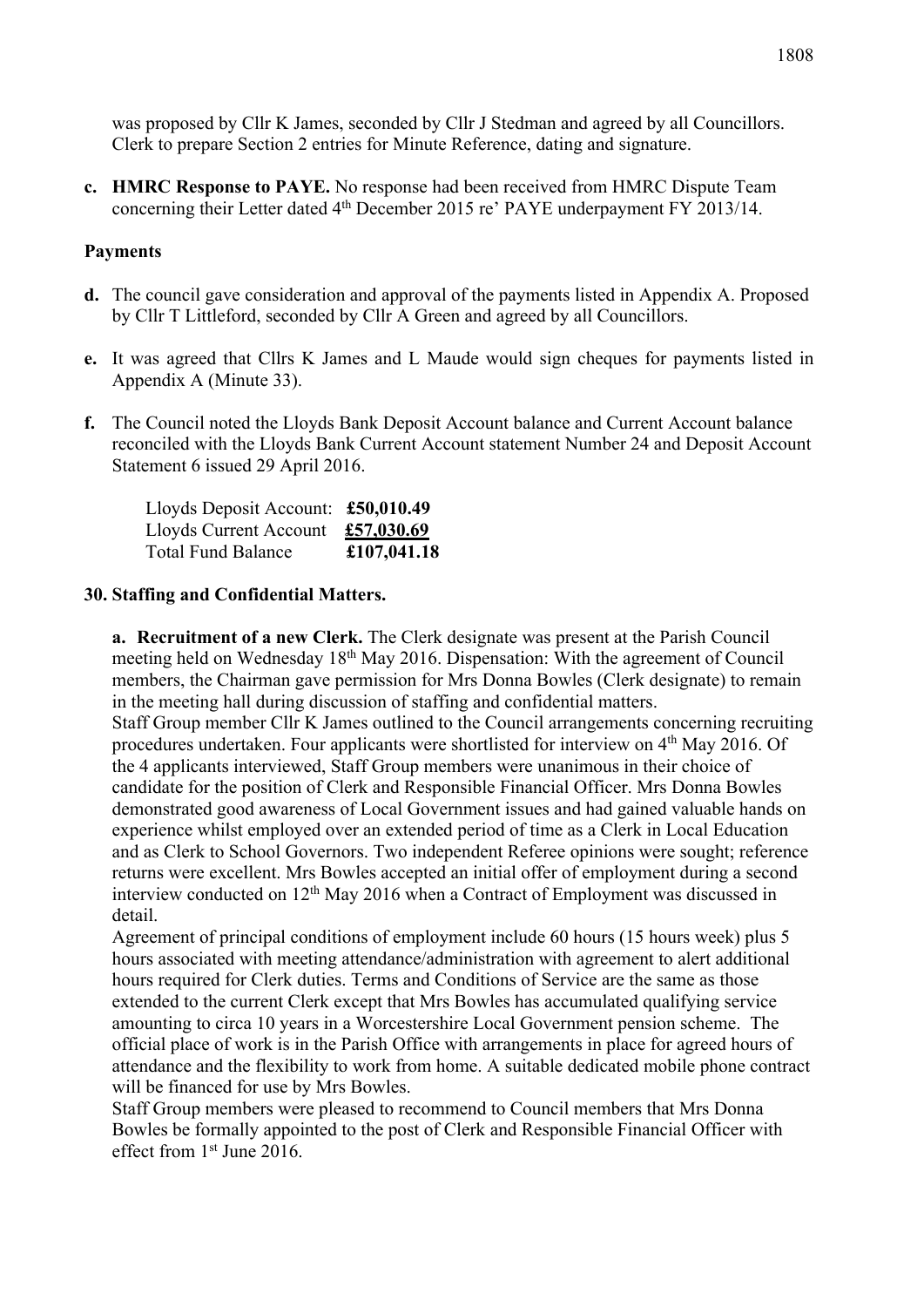Appointment of Mrs Donna Bowles to the post of Clerk and Responsible Financial Officer with effect from 1st June 2016 was proposed by Cllr K James, seconded by Cllr T Littleford and agreed by all Councillors.

### **31. Date of Next Meeting:**

**a.** Council confirmed the date of the next Ordinary Parish Council Meeting on Wednesday 15<sup>th</sup> June 2016 at 7.00pm in The Baptist Church Hall Dunnington.

### **32. Closure of Meeting:** The Chairman closed the meeting at 21.25 hrs

Chairman: \_\_\_\_\_\_\_\_\_\_\_\_\_\_\_\_\_\_\_\_\_\_\_\_\_\_\_\_\_\_\_\_\_\_\_\_\_\_\_\_\_\_\_\_\_\_Date:\_\_\_\_\_\_\_\_\_\_\_\_\_\_\_\_\_